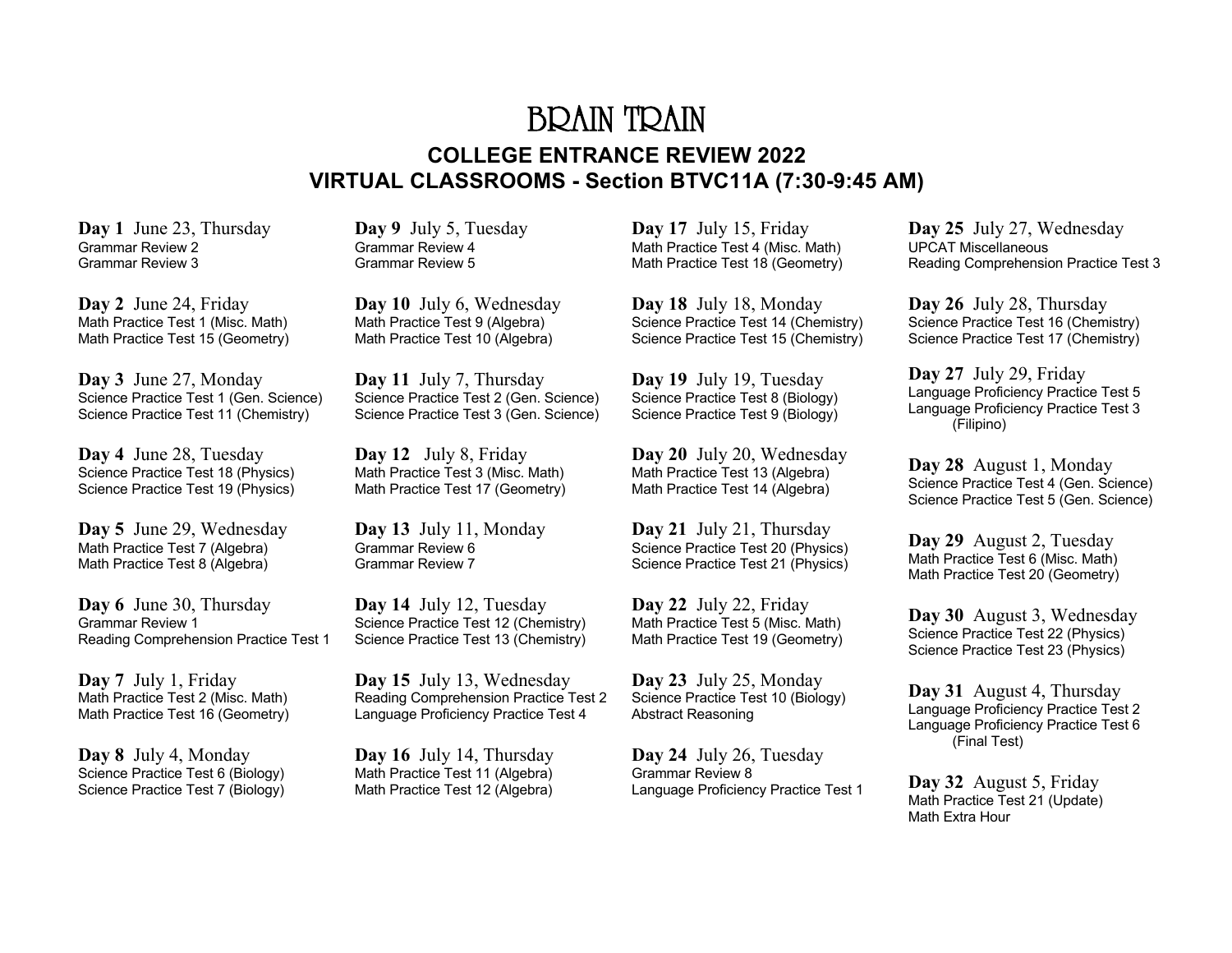# BRAIN TRAIN **COLLEGE ENTRANCE REVIEW 2022 VIRTUAL CLASSROOMS - Section BTVC11B (7:30-9:45 AM)**

**Day 1** June 23, Thursday Math Practice Test 1 (Misc. Math) Math Practice Test 15 (Geometry)

**Day 2** June 24, Friday Grammar Review 2 Grammar Review 3

**Day 3** June 27, Monday Science Practice Test 18 (Physics) Science Practice Test 19 (Physics)

**Day 4** June 28, Tuesday Math Practice Test 7 (Algebra) Math Practice Test 8 (Algebra)

**Day 5** June 29, Wednesday Grammar Review 1 Reading Comprehension Practice Test 1

**Day 6** June 30, Thursday Math Practice Test 2 (Misc. Math) Math Practice Test 16 (Geometry)

**Day 7** July 1, Friday Grammar Review 4 Grammar Review 5

**Day 8** July 4, Monday Grammar Review 6 Grammar Review 7

**Day 9** July 5, Tuesday Math Practice Test 9 (Algebra) Math Practice Test 10 (Algebra)

**Day 10** July 6, Wednesday Science Practice Test 1 (Gen. Science) Science Practice Test 2 (Gen. Science)

**Day 11** July 7, Thursday Science Practice Test 6 (Biology) Science Practice Test 7 (Biology)

**Day 12** July 8, Friday Grammar Review 8 Language Proficiency Practice Test 1

**Day 13** July 11, Monday Math Practice Test 3 (Misc. Math) Math Practice Test 17 (Geometry)

**Day 14** July 12, Tuesday Science Practice Test 8 (Biology) Science Practice Test 9 (Biology)

**Day 15** July 13, Wednesday Science Practice Test 11 (Chemistry) Science Practice Test 12 (Chemistry)

**Day 16** July 14, Thursday Science Practice Test 13 (Chemistry) Science Practice Test 14 (Chemistry) **Day 17** July 15, Friday Reading Comprehension Practice Test 2 Language Proficiency Practice Test 4

**Day 18** July 18, Monday Math Practice Test 4 (Misc. Math) Math Practice Test 18 (Geometry)

**Day 19** July 19, Tuesday Math Practice Test 11 (Algebra) Math Practice Test 12 (Algebra)

**Day 20** July 20, Wednesday Science Practice Test 15 (Chemistry) Science Practice Test 3 (Gen. Science)

**Day 21** July 21, Thursday UPCAT Miscellaneous Reading Comprehension Practice Test 3

**Day 22** July 22, Friday Science Practice Test 4 (Gen. Science) Science Practice Test 5 (Gen. Science)

**Day 23** July 25, Monday Math Practice Test 5 (Misc. Math) Math Practice Test 19 (Geometry)

**Day 24** July 26, Tuesday Math Practice Test 13 (Algebra) Math Practice Test 14 (Algebra) **Day 25** July 27, Wednesday Science Practice Test 20 (Physics) Science Practice Test 21 (Physics)

**Day 26** July 28, Thursday Math Practice Test 21 (Update) Math Extra Hour

**Day 27** July 29, Friday Science Practice Test 10 (Biology) Abstract Reasoning

**Day 28** August 1, Monday Math Practice Test 6 (Misc. Math) Math Practice Test 20 (Geometry)

**Day 29** August 2, Tuesday Science Practice Test 22 (Physics) Science Practice Test 23 (Physics)

**Day 30** August 3, Wednesday Language Proficiency Practice Test 5 Language Proficiency Practice Test 3 (Filipino)

**Day 31** August 4, Thursday Science Practice Test 16 (Chemistry) Science Practice Test 17 (Chemistry)

**Day 32** August 5, Friday Language Proficiency Practice Test 2 Language Proficiency Practice Test 6 (Final Test)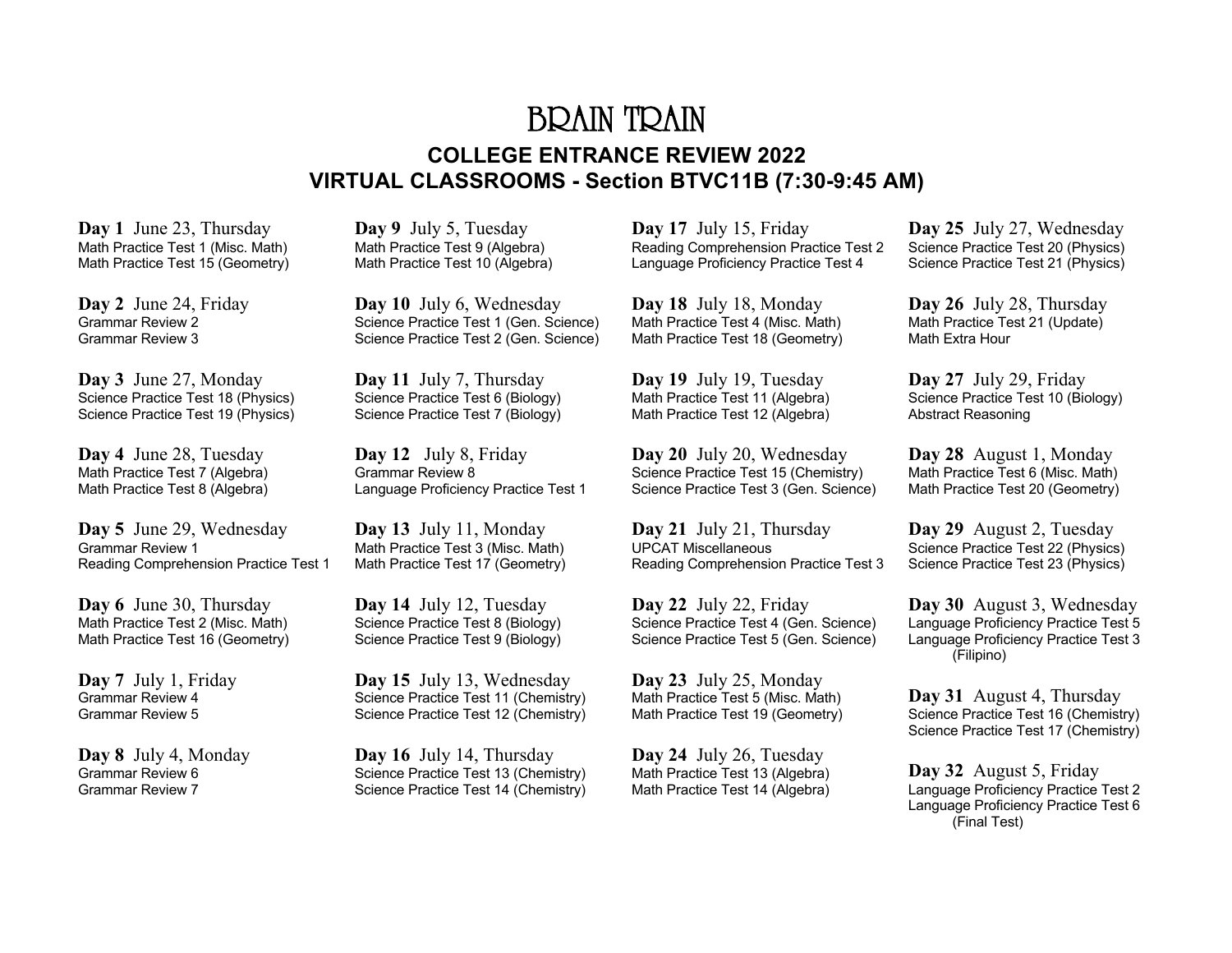# BRAIN TRAIN **COLLEGE ENTRANCE REVIEW 2022 VIRTUAL CLASSROOMS - Section BTVC11C (7:30-9:45 AM)**

**Day 1** June 23, Thursday Grammar Review 1 Grammar Review 2

**Day 2** June 24, Friday Math Practice Test 7 (Algebra) Math Practice Test 8 (Algebra)

**Day 3** June 27, Monday Math Practice Test 1 (Misc. Math) Math Practice Test 15 (Geometry)

**Day 4** June 28, Tuesday Science Practice Test 6 (Biology) Science Practice Test 7 (Biology)

**Day 5** June 29, Wednesday Science Practice Test 11 (Chemistry) Science Practice Test 12 (Chemistry)

**Day 6** June 30, Thursday Math Practice Test 9 (Algebra) Math Practice Test 10 (Algebra)

**Day 7** July 1, Friday Science Practice Test 18 (Physics) Science Practice Test 19 (Physics)

**Day 8** July 4, Monday Grammar Review 3 Grammar Review 4

**Day 9** July 5, Tuesday Math Practice Test 2 (Misc. Math) Math Practice Test 16 (Geometry)

**Day 10** July 6, Wednesday Science Practice Test 8 (Biology) Science Practice Test 9 (Biology)

**Day 11** July 7, Thursday Science Practice Test 13 (Chemistry) Science Practice Test 14 (Chemistry)

**Day 12** July 8, Friday Reading Comprehension Practice Test 1 Language Proficiency Practice Test 4

**Day 13** July 11, Monday Grammar Review 5 Grammar Review 6

**Day 14** July 12, Tuesday Science Practice Test 1 (Gen. Science) Science Practice Test 2 (Gen. Science)

**Day 15** July 13, Wednesday Math Practice Test 11 (Algebra) Math Practice Test 12 (Algebra)

**Day 16** July 14, Thursday Math Practice Test 3 (Misc. Math) Math Practice Test 17 (Geometry)

**Day 17** July 15, Friday Math Practice Test 13 (Algebra) Math Practice Test 14 (Algebra)

**Day 18** July 18, Monday Grammar Review 7 Grammar Review 8

**Day 19** July 19, Tuesday Science Practice Test 3 (Gen. Science) Science Practice Test 4 (Gen. Science)

**Day 20** July 20, Wednesday Science Practice Test 20 (Physics) Science Practice Test 21 (Physics)

**Day 21** July 21, Thursday Math Practice Test 4 (Misc. Math) Math Practice Test 18 (Geometry)

**Day 22** July 22, Friday Language Proficiency Practice Test 5 Reading Comprehension Practice Test 2

**Day 23** July 25, Monday Science Practice Test 22 (Physics) Science Practice Test 23 (Physics)

**Day 24** July 26, Tuesday Science Practice Test 10 (Biology) Abstract Reasoning

**Day 25** July 27, Wednesday Math Practice Test 21 (Update) Math Extra Hour

**Day 26** July 28, Thursday Math Practice Test 5 (Misc. Math) Math Practice Test 19 (Geometry)

**Day 27** July 29, Friday UPCAT Miscellaneous Reading Comprehension Practice Test 3

**Day 28** August 1, Monday Language Proficiency Practice Test 1 Language Proficiency Practice Test 2

**Day 29** August 2, Tuesday Science Practice Test 15 (Chemistry) Science Practice Test 16 (Chemistry)

**Day 30** August 3, Wednesday Math Practice Test 6 (Misc. Math) Math Practice Test 20 (Geometry)

**Day 31** August 4, Thursday Language Proficiency Practice Test 3 (Filipino) Language Proficiency Practice Test 6 (Final Test)

**Day 32** August 5, Friday Science Practice Test 17 (Chemistry) Science Practice Test 5 (Gen. Science)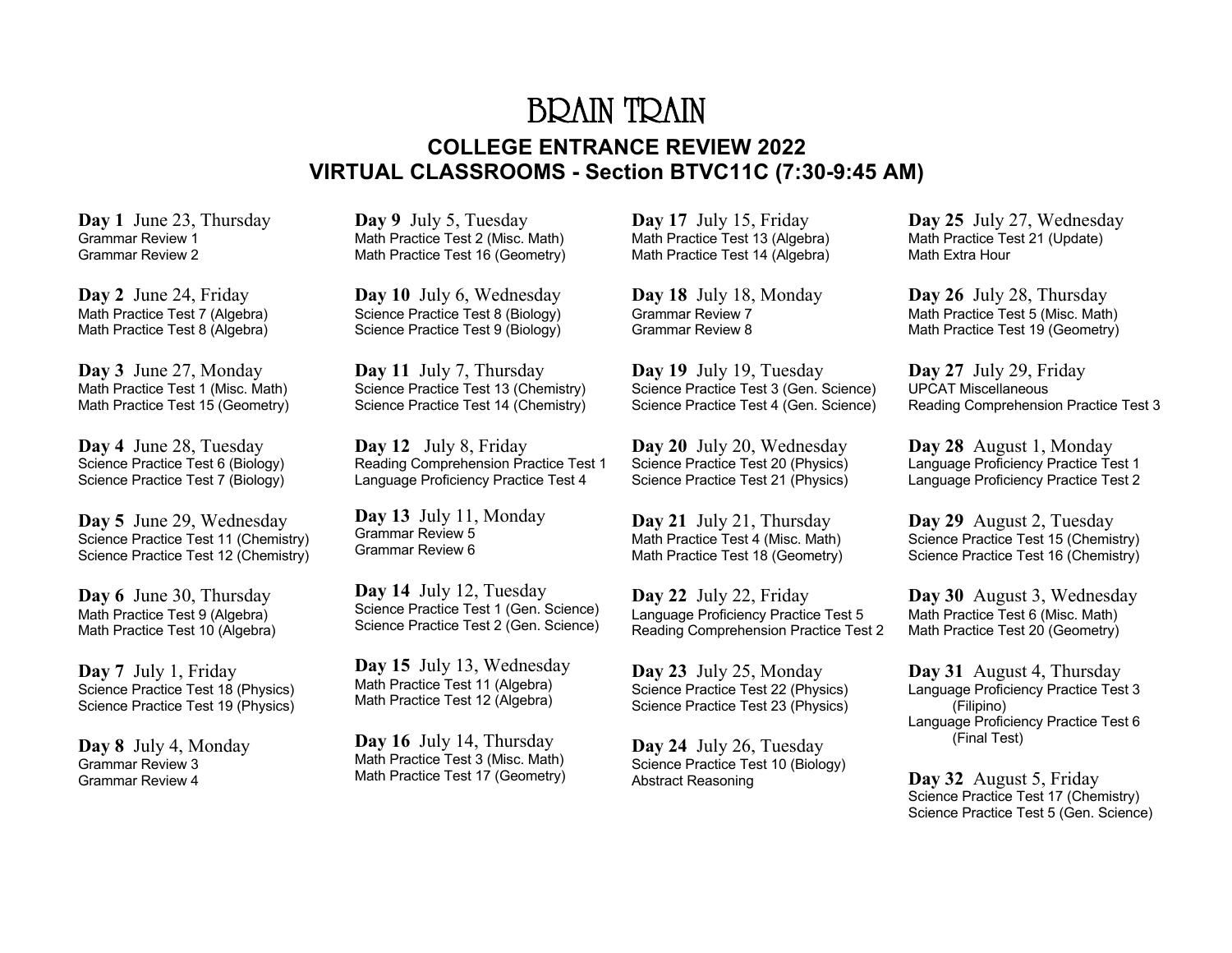# BRAIN TRAIN **COLLEGE ENTRANCE REVIEW 2022 VIRTUAL CLASSROOMS - Section BTVC11D (7:30-9:45 AM)**

**Day 1** June 23, Thursday Science Practice Test 11 (Chemistry) Science Practice Test 12 (Chemistry)

**Day 2** June 24, Friday Grammar Review 1 Grammar Review 2

**Day 3** June 27, Monday Math Practice Test 7 (Algebra) Math Practice Test 8 (Algebra)

**Day 4** June 28, Tuesday Math Practice Test 1 (Misc. Math) Math Practice Test 15 (Geometry)

**Day 5** June 29, Wednesday Science Practice Test 18 (Physics) Science Practice Test 19 (Physics)

**Day 6** June 30, Thursday Science Practice Test 20 (Physics) Science Practice Test 21 (Physics)

**Day 7** July 1, Friday Math Practice Test 9 (Algebra) Math Practice Test 10 (Algebra)

**Day 8** July 4, Monday Math Practice Test 2 (Misc. Math) Math Practice Test 16 (Geometry) **Day 9** July 5, Tuesday Grammar Review 3 Grammar Review 4

**Day 10** July 6, Wednesday Science Practice Test 13 (Chemistry) Science Practice Test 14 (Chemistry)

**Day 11** July 7, Thursday Reading Comprehension Practice Test 1 Language Proficiency Practice Test 4

**Day 12** July 8, Friday Science Practice Test 6 (Biology) Science Practice Test 7 (Biology)

**Day 13** July 11, Monday Science Practice Test 22 (Physics) Science Practice Test 23 (Physics)

**Day 14** July 12, Tuesday Grammar Review 5 Grammar Review 6

**Day 15** July 13, Wednesday Science Practice Test 1 (Gen. Science) Science Practice Test 2 (Gen. Science)

**Day 16** July 14, Thursday Language Proficiency Practice Test 5 Reading Comprehension Practice Test 2

**Day 17** July 15, Friday Science Practice Test 3 (Gen. Science) Science Practice Test 4 (Gen. Science)

**Day 18** July 18, Monday Science Practice Test 8 (Biology) Science Practice Test 9 (Biology)

**Day 19** July 19, Tuesday Grammar Review 7 Grammar Review 8

**Day 20** July 20, Wednesday Math Practice Test 3 (Misc. Math) Math Practice Test 17 (Geometry)

**Day 21** July 21, Thursday Science Practice Test 10 (Biology) Abstract Reasoning

**Day 22** July 22, Friday Math Practice Test 11 (Algebra) Math Practice Test 12 (Algebra)

**Day 23** July 25, Monday Science Practice Test 5 (Gen. Science) Science Practice Test 15 (Chemistry)

**Day 24** July 26, Tuesday Science Practice Test 16 (Chemistry) Science Practice Test 17 (Chemistry)

**Day 25** July 27, Wednesday Math Practice Test 4 (Misc. Math) Math Practice Test 18 (Geometry)

**Day 26** July 28, Thursday UPCAT Miscellaneous Reading Comprehension Practice Test 3

**Day 27** July 29, Friday Math Practice Test 5 (Misc. Math) Math Practice Test 19 (Geometry)

**Day 28** August 1, Monday Math Practice Test 13 (Algebra) Math Practice Test 14 (Algebra)

**Day 29** August 2, Tuesday Language Proficiency Practice Test 1 Language Proficiency Practice Test 2

**Day 30** August 3, Wednesday Math Practice Test 21 (Update) Math Extra Hour

**Day 31** August 4, Thursday Math Practice Test 6 (Misc. Math) Math Practice Test 20 (Geometry)

**Day 32** August 5, Friday Language Proficiency Practice Test 3 (Filipino) Language Proficiency Practice Test 6 (Final Test)